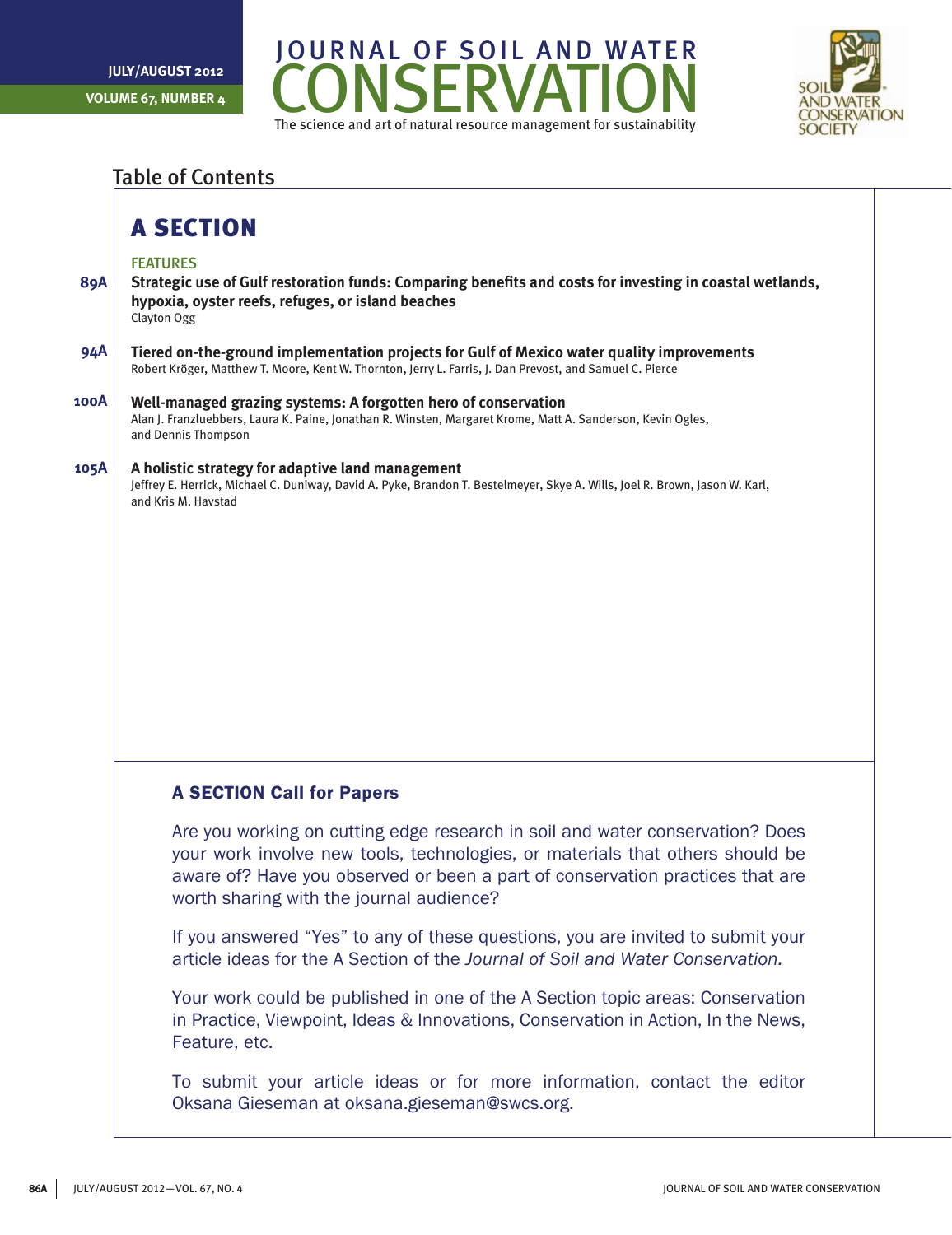

**On the Cover** Field in a sunny day. Photo by Igor Normann.



Printed on 100% post-consumer waste recycled paper with vegetable-based inks.

## RESEARCH SECTION

- **237 An at-grade stabilization structure impact on runoff and suspended sediment** K.R. Minks, B. Lowery, F.W. Madison, M.D. Ruark, D. Frame, T. Stuntebeck, and M. Komiskey
- **249 Streambank erosion in two watersheds of the Central Claypan Region of Missouri, United States** C.D. Willett, R.N. Lerch, R.C. Schultz, S.A. Berges, R.D. Peacher, and T.M. Isenhart
- **264 Effect of selected soil conditioners on soil properties, erosion, runoff, and rye growth in nonfertile acid soil** K.D. Ritchey, L.D. Norton, A. Hass, J.M. Gonzalez, and D.J. Snuffer
- **275 Effects of four soil surfactants on four soil-water properties in sand and silt loam** T.L. Mobbs, R.T. Peters, J.R. Davenport, M.A. Evans, and J.Q. Wu
- **284 Using the Agricultural Policy/Environmental eXtender to develop and validate physically based indices for the delineation of critical management areas** A. Mudgal, C. Baffaut, S.H. Anderson, E.J. Sadler, N.R. Kitchen, K.A. Sudduth, and R.N. Lerch
- **300 Effectiveness and implementation costs of overland skid trail closure techniques in the Virginia Piedmont**  B.C. Sawyers, M.C. Bolding, W.M. Aust, and W.A. Lakel III
- **311 Effects of plant species diversity on soil conservation and stability in the secondary succession phases of a semihumid evergreen broadleaf forest in China** Z. Wang, Y. Hou, Hong Fang, D. Yu, M. Zhang, C. Xu, M. Chen, L. Sun
- **321 Impacts of training on farmers' nitrogen use in maize production in Shandong, China** J. Huang, C. Xiang, X. Jia, and R. Hu

# **JOURNAL OF SOIL AND WATER** CONSERVATION **online**

The *Journal of Soil and Water Conservation* is online.

AUTHORS

Please submit manuscripts using the new online manuscript review system.

MORE INFORMATION Go to www.jswconline.org